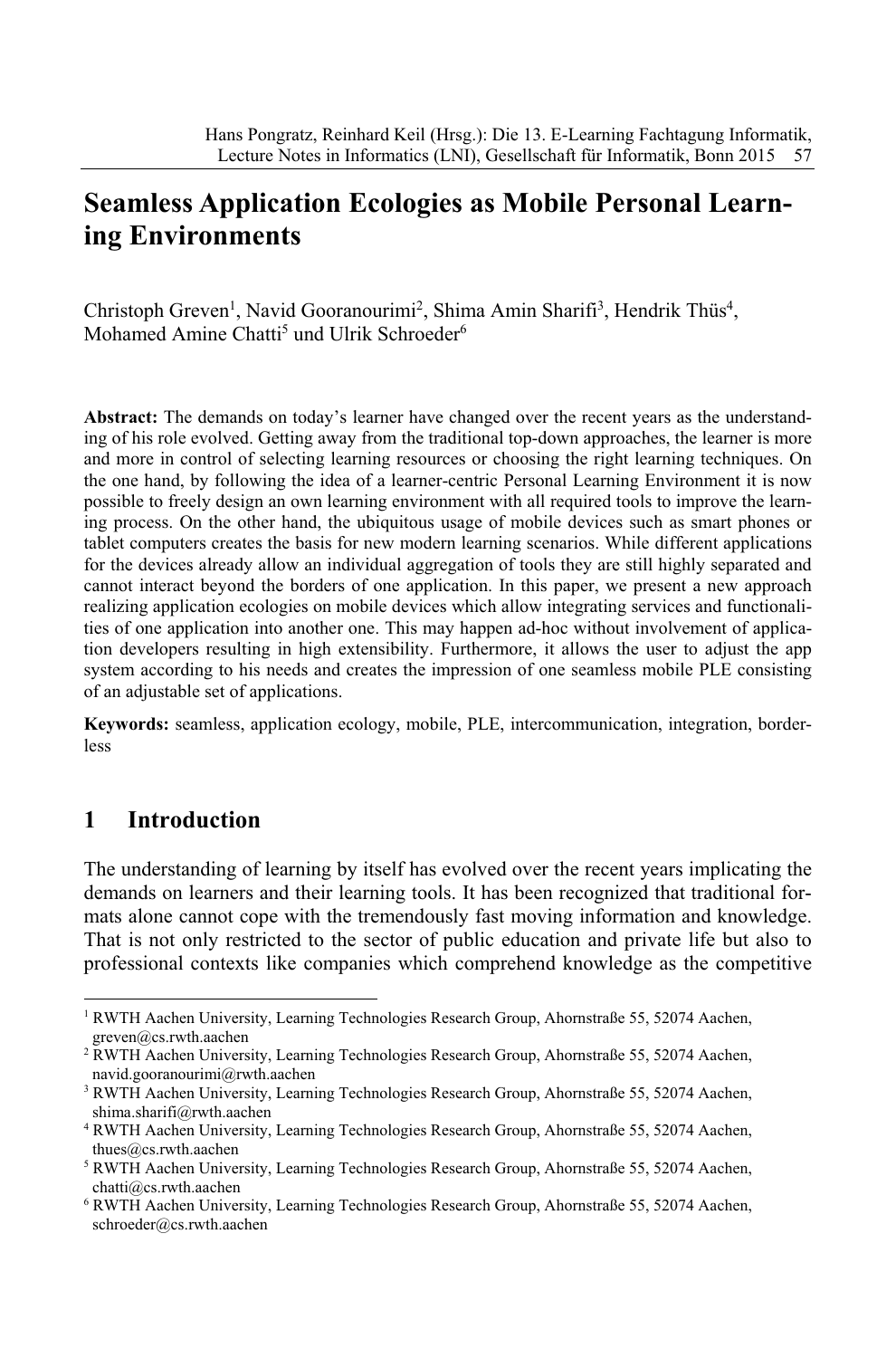advantage. Hence, tools are created to support the new learner in his self-organized learning process with a bunch of functionalities to react situationally to occurring problems. With the potential of mobile computing learning environments are also shifting to mobile devices like tablets. Because so far there are only independent autarkic applications, navigation is difficult and context information gets lost when switching between different tools.

In this paper we present a seamless application ecology approach where mobile applications can automatically share their features beyond the borders of one application to suggest one single seamless mobile personal learning environment that can be adapted to the individual needs of the learner.

The remainder of this paper is structured as follows. Section 2 gives an overview of the concept of Personal Learning Environments, some implementations and the occurring problems on current mobile systems. A new approach to solve those problems is presented in section 3 while section 4 shows a concrete realization for Android devices. Section 5 finally gives a conclusion followed by an outlook of possible future work.

## **2 Personal Learning Environments**

In this chapter the concept of Personal Learning Environments (PLE) is introduced and some popular representatives are presented. Furthermore, the current problems with PLEs in form of mobile applications are discussed.

### **2.1 Concept of PLEs**

The term Personal Learning Environment (PLE) first came up in the beginning of the 2<sup>1st</sup> century when discussions arose whether traditional, formal teaching formats and their technical implementation such as Virtual Learning Environments are able to cope with the evolution of learning. There are various different definitions what Personal Learning Environment actually means, but beyond all it can be seen as a general concept that puts the learner in the center of the learning process empowering him to individually shape the own learning environment [Ca10]. While, in principle, the whole learning environment, e.g. the whole office, can be called a PLE, literature tends to concentrate on technical implementations that support the aggregation of lightweight and loosely coupled tools and services that support the learning process. Besides the self-regulated learning, the aspect of knowledge reflection, exchange and networking is fundamental for a PLE. This is also stressed in the LaaN Theory of Chatti et al. [CSJ12] which understands the learning process as the continuous creation of the Personal Knowledge Network. According to Attwell et al. [At08] a Personal Learning Environment should support in the following activities: Aggregate and scaffold, manipulate, analyze, reflect, present, share, and network. That clearly goes beyond the scope of actual Learning Management Systems which are more content-centric, closed, centralized and commonly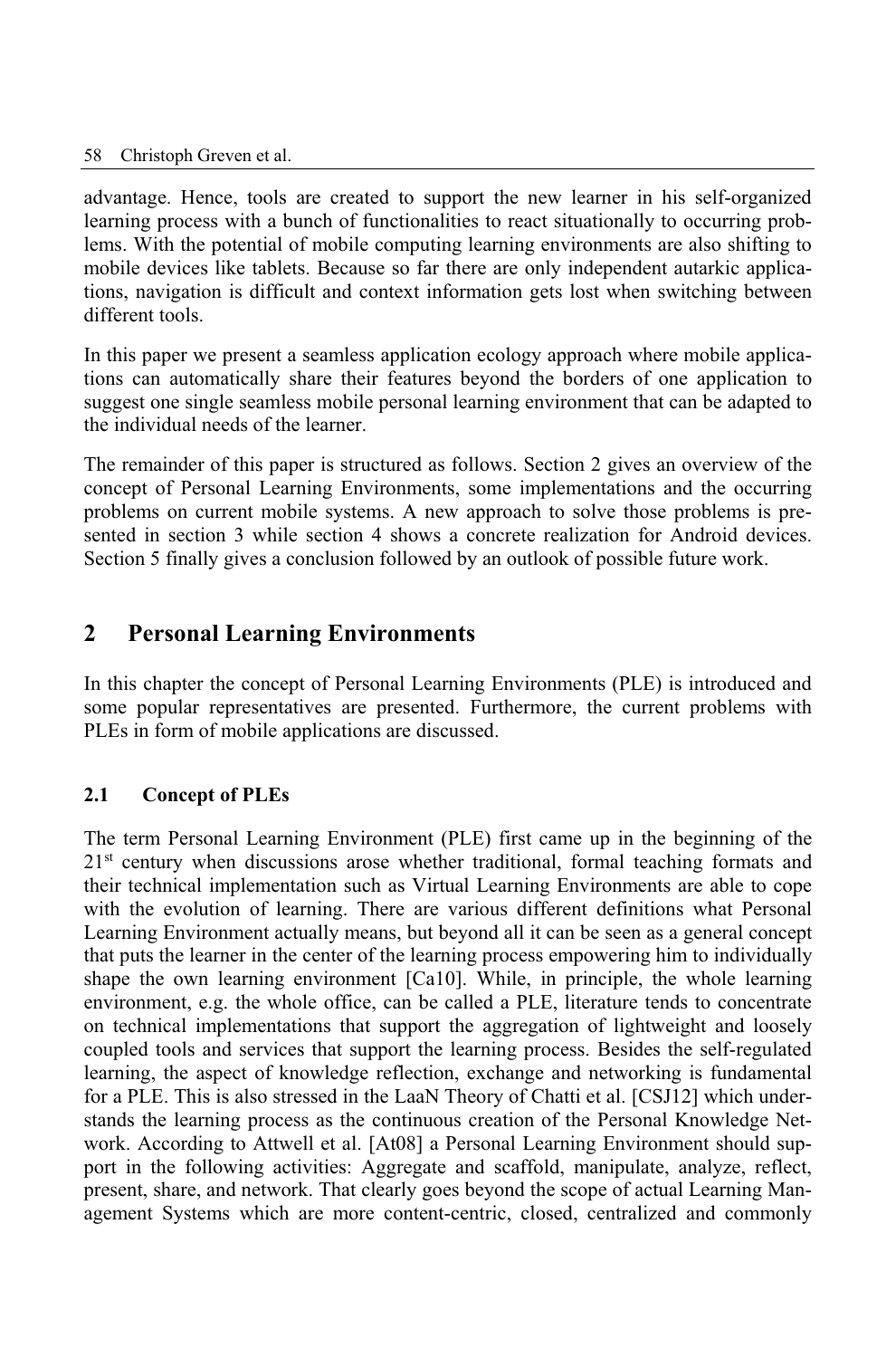controlled by one authority or organization to support formal learning in a structured way top-down. In contrast, a Personal Learning Environment is highly personalized and emergent, and is also able to reach informal and life-long learning, not being restricted to formal factors like the time span of a course. The following section shows some exemplary frameworks that can be categorized as PLEs.

### **2.2 PLE Realizations**

Personal Learning Environments or rather the tools and frameworks which enable the learners to create one are the topic of this section. There is neither a general or common architecture for a PLE nor a right or wrong way to realize it. However, most tools can be understood as a kind of collection and combination of services. This concept, namely mashup, can be divided into two main groups: mashups by aggregation, and mashups by integration [Ca11]. Mashups by aggregation more or less simply aggregate different external services and tools into one surrounding frame. The individual parts are highly independent and can be combined ad-hoc without further engagement. Starting with the desktop of a personal computer they have evolved over time with stronger technologies. As an example, the personalized homepages (PSP) like the former iGoogle, Netvibes<sup>7</sup>, or Pageflakes<sup>8</sup> might be mentioned. Mashups by integration include more intelligence and require communication between different components. Results delivered by one fragment can be used as input for another one. This way, many small and simple tools are nested to a more powerful instrument which is able to address a concrete purpose. While in the beginning the interconnection required some programming skills to be set up via formal languages, newer approaches enable users without previous knowledge to easily integrate their ideas. Popular examples are Moodle<sup>9</sup> or  $ROLE^{10}$ . They are taking this to extremes so that users can even create their very own small gadgets or plugins like described by Soylu et al. [So11].

The idea of atomic widgets, gadgets, tools, or applications catches up the concept of PLEs very well. The concept has been applied on desktop computers since long and renewed by Microsoft Window's tiles. It has been used as web applications in recent years and has also been transferred to nowadays' mobile devices such as smartphones and tablet computers. The  $PRiME<sup>11</sup>$  project [Gr14] is a good example how this could be applied. While mobile technology offers many new possibilities there are also some problems occurring which are substantiated in the next section.

<sup>7</sup> http://www.netvibes.com

<sup>8</sup> http://www.pageflakes.com/

<sup>9</sup> http://moodle.de/

<sup>10</sup> http://www.role-widgetstore.eu/

<sup>&</sup>lt;sup>11</sup> Professional Reflective Mobile Personal Learning Environments; http://prime.rwth-aachen.de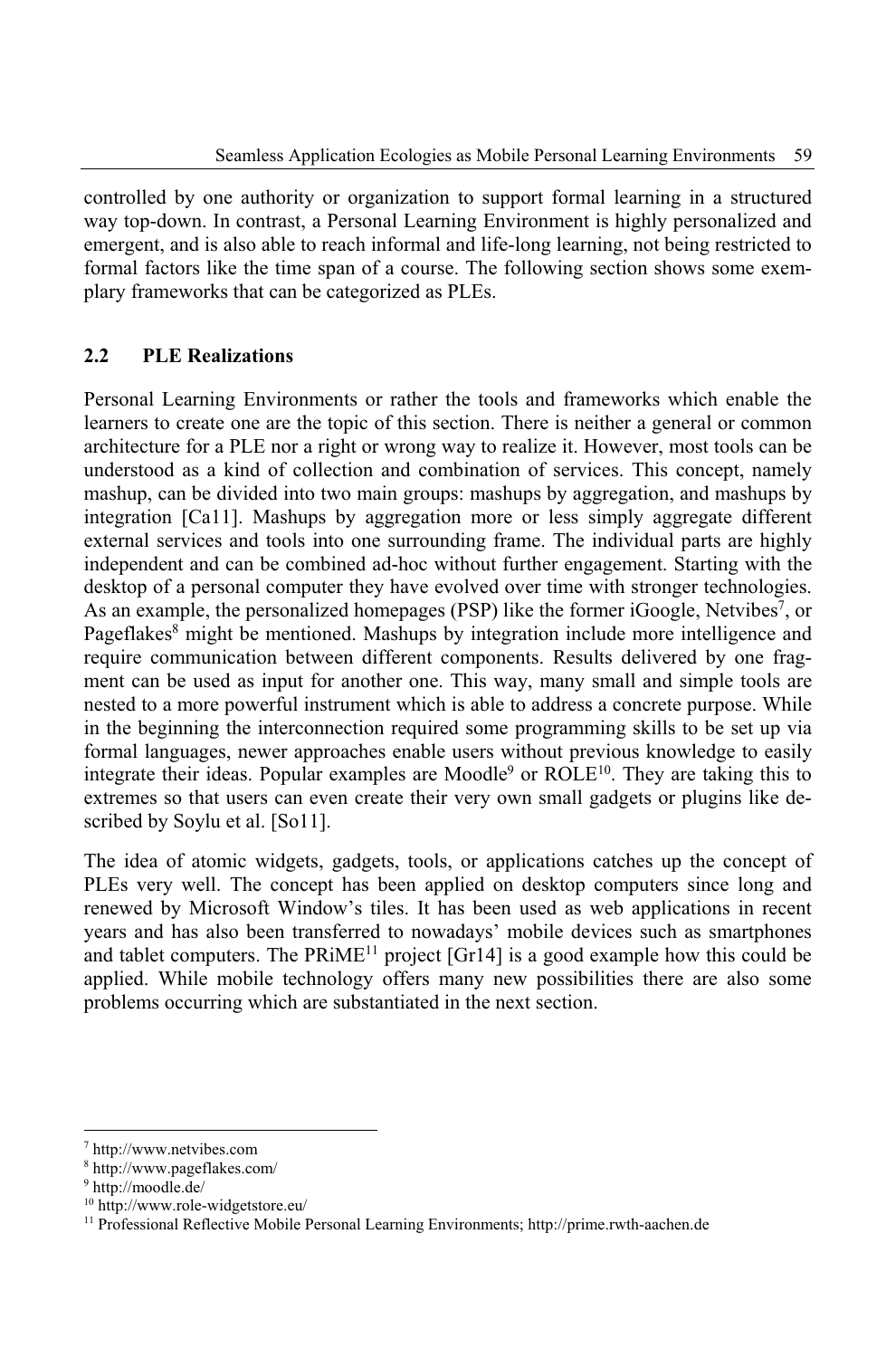### **2.3 Drawbacks of Mobile Apps as PLEs**

The concept of applications on mobile devices such as smartphones and tablet computers heavily supports the idea of a Personal Learning Environment. The user can install an individual set of applications according to the current needs which can cover various types of tasks. In case of the Android operating system and the related application stores such as the Google Play Store, apps can even be created and published by users themselves. Although programming skills are needed, the choice of applications is enormous [Nu15]. As single applications normally only cover one stand-alone functionality, one problem arises: Apps are closed, independent and do not support interoperability. As a result, the pivot of all navigation is the device's home screen. All features can only be accessed from there by choosing the corresponding right application first. The respective context of the user in which the need for a certain tool arose gets lost and further information from that situation cannot be transferred to the required service. This independence of applications is not only recognizable in the different functionalities but also clearly reflected in the visualization of the graphical user interface. The appearances differ a lot in regard to color, style, composition, navigation, etc.

Nevertheless, in principle a joint application ecology with interrelated applications could be realized. In this case, the contract points of all involved applications need to be set up in advance in the development phase meaning that the developer is engaged in the process. Due to the open market, the theoretically unlimited amount of applications and their constant evolution, this approach cannot work in reality. If there was a new application available or changes were made, all other applications would need to be adapted to the newly available services. Id est one change of a service commonly results in a rework of the whole application ecology. This is not feasible and so far stand-alone applications have been created.

Obviously, with the current approach, a seamless application ecology with intercommunication is not realizable. The next chapter presents a concept to make this possible.

# **3 Concept of Seamless Application Ecologies**

While the previous chapters introduced the topic Personal Learning Environments, presented its concepts and clearly discussed its problems especially in regard to mobile devices, this chapter presents a new conceptual approach to address this boundaries on mobile Android devices.

Commonly, mobile applications are realizing one basic functionality on a mobile device such as presenting content, sharing information, etc. Still, those functionalities may be important in the context of other applications. Hence, the main idea of this work is to connect the loosely coupled applications and offer their services and features beyond application borders. Doing so, applications can embed external functionality of other applications into their own environment and call the corresponding services respectively.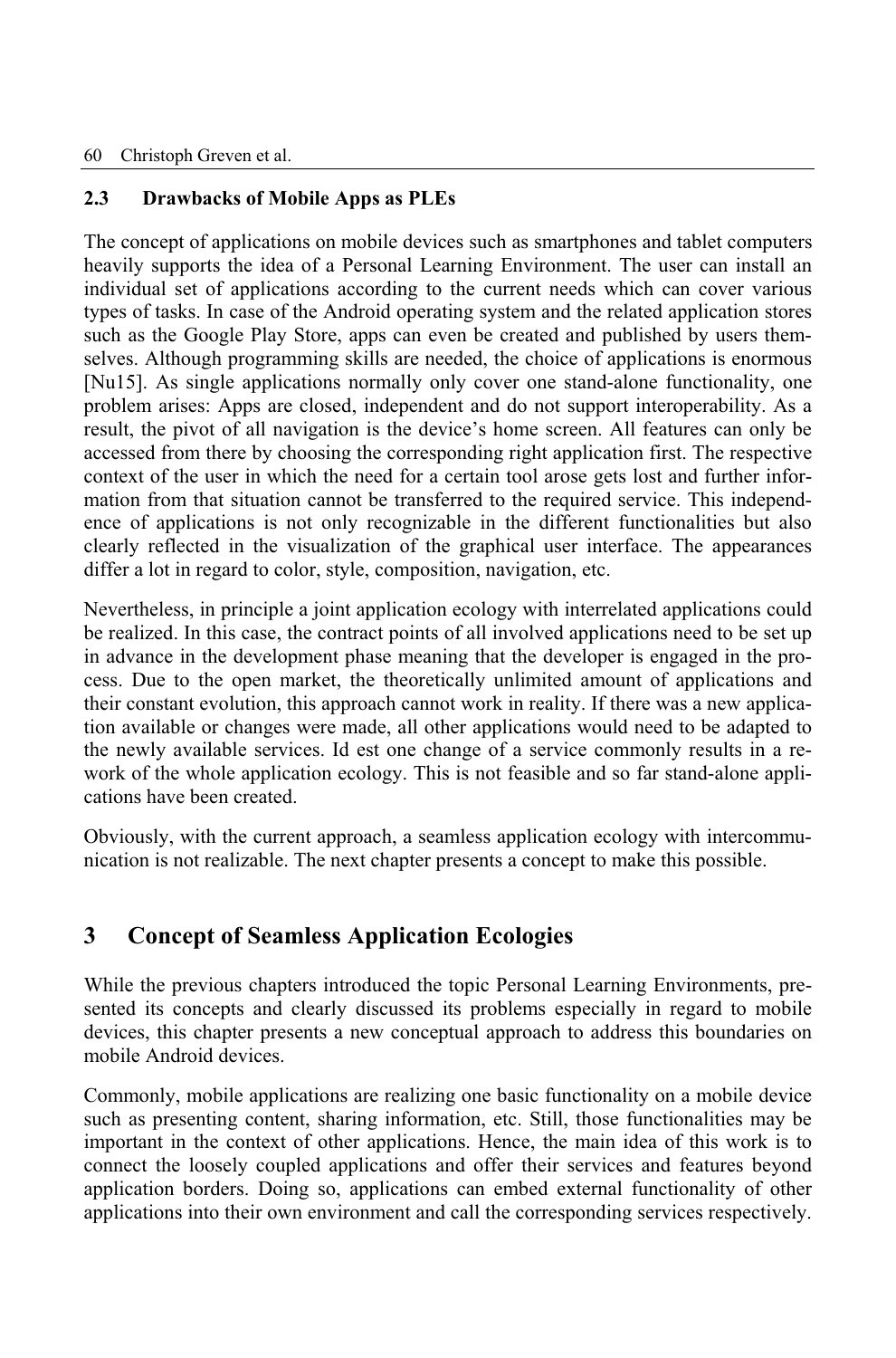Softening the borders of the single application this leads to an overall seamless architecture where the user gets the impression of one single global and homogeneous learning environment. This interdigitating prevents duplicated and redundant functionalities throughout the whole system and creates an added value in different new contexts. While the developer/programmer of the application might define general conditions for the offered services or services to be used within one application, the user has the absolute control over his environment at runtime and can individually shape it according to the current needs. In contrast to recent approaches, applications installed at runtime can communicate their offerings ad-hoc. This means applications do not need to know about the whole application ecology beforehand and the developer is released from integrating known external features in the development process. Figure 1 shows an idealized interrelation of several applications. Application A and B offer services which are communicated to other applications such as application C. The user is then able to select from the offered set of applications and services respectively and embed it into another one. In the example, service A is included into application C meaning a graphical representation of it is added in the user interface, e.g. as a simple button. At the same time, the external service is integrated into the own application environment where it can be called and executed at runtime. Required context information can easily be added to the call such that the service is able to process it and adapt the behavior accordingly.



Fig. 1: Interrelation of two applications A and B where A embeds service S of application B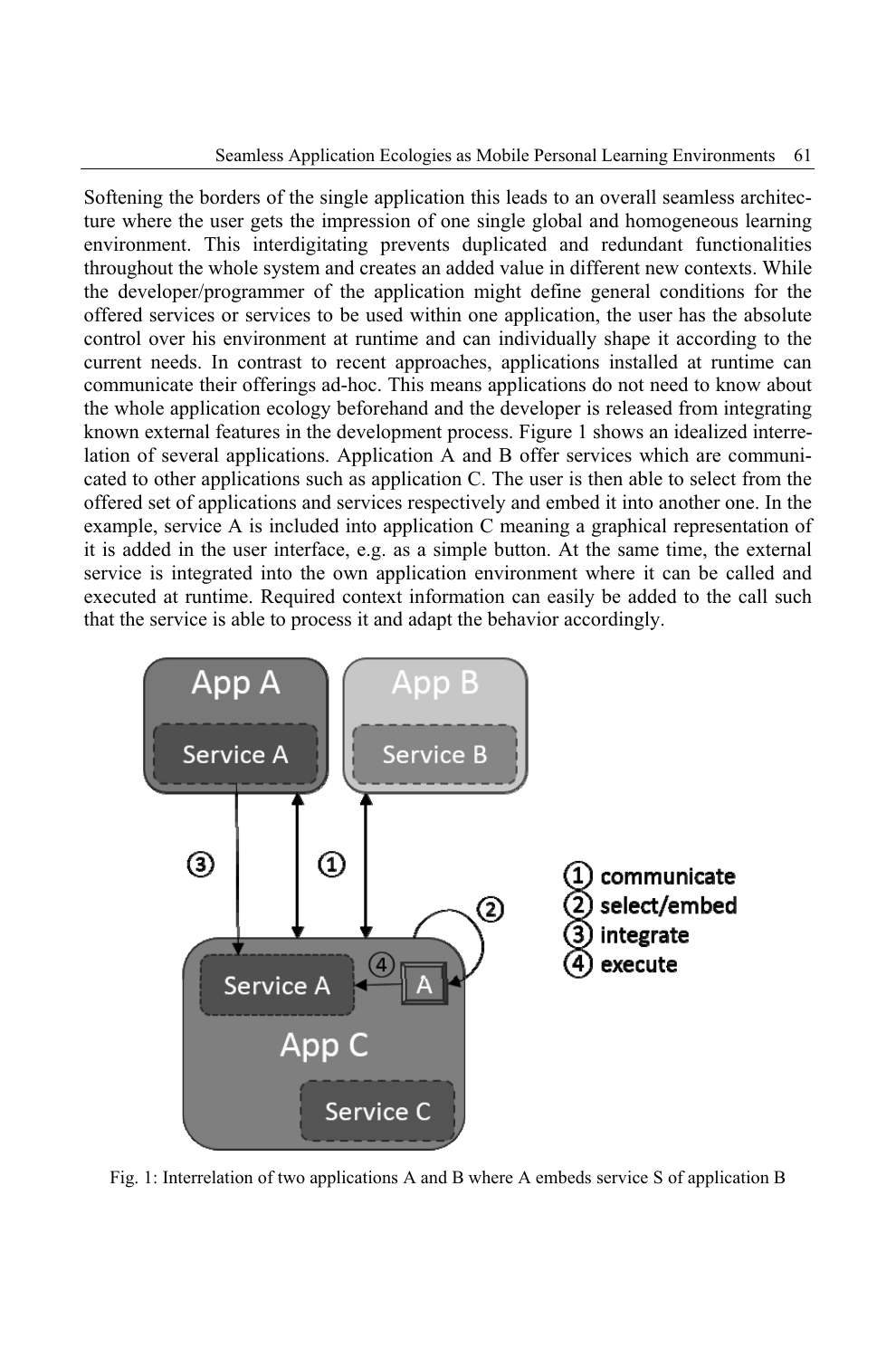#### 62 Christoph Greven et al.

## **4 Realization**

The implementation of the described mobile seamless application ecology concentrates on Android as an operating system due to its openness and its market share, e.g. more than 75% regarding smartphones in 2014 [So15]. It has emerged that this choice has some implications on the architectural design. In Android, applications consist of different activities<sup>12</sup> which represent basic functionalities of these applications. They are comparable to controllers that handle certain parts of the business logic. The concept of fragments<sup>13</sup> in Android further allows to portion the behavior and parts of the user interface in even smaller pieces and reuse those several times within one application. Upon now, there is no easy and comfortable way to allow direct reuse of fragments or activities (in regard to the physical execution environment) beyond the border of one application (see chapter Future Work for more details). Hence, there is no possibility to directly integrate features of applications into one another. It has been decided to realize a lightweight version through a central anchor application which manages all the service offerings. External functionality can be used and linked this way but is not physically included in the scope of a running application. Figure 2 shows how this manager is integrated into the scenery as a whole. New applications in the ecology can register their services actively at this central point. Afterwards, they are available for all other activities and can be embedded in their own user interfaces to make them accessible. In the following, the three components service, manager, and client are explained in more detail.



Fig. 2: Interconnection within the application ecology via a central service manager

As mentioned above, a *service* represents one feature or functionality of an application. Services are grouped by categories of activities they perform. This is similar to the different intent action types in Android (such as view, edit, or send), but allows more flexibility and more detail. The set of available activities is not enclosed and can be extended at any time. To clearly identify a service in the application ecology, the unique fully qualified class name of its activity is used. Installation of different applications with fully qualified class names is not allowed in Android out of the box. The goal of this work is a

<sup>12</sup> http://developer.android.com/guide/components/activities.html

<sup>13</sup> http://developer.android.com/guide/components/fragments.html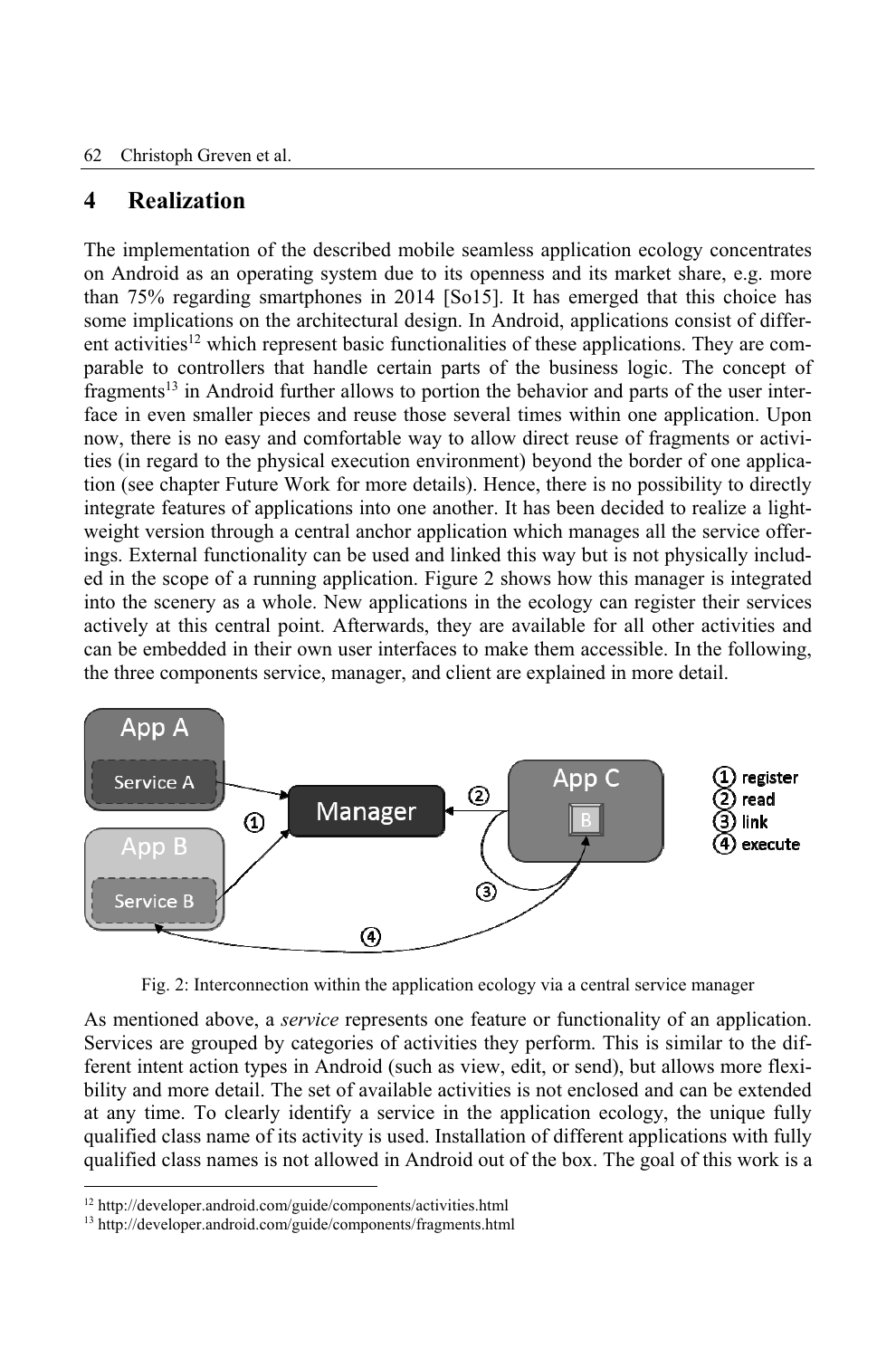seamless embedment of one service into another application. Hence, some graphical elements are needed to realize the link in the graphical user interface of the client application. Thus, some image icons should be provided by the service which can be used elsewhere. They should have a high recognition value to ease usability and overview. Beside the technical implementation it is also very important to create the look and feel of one single application, although various different services from several applications are involved. Thereby, it is important to keep to certain common rules and create a visual seamless design. A collection of guidelines and best practices has also been developed in context of this work to support the design and development process. As stated earlier, services are able to respond to different contexts. More precise, a service is able to respond to different types of input and adapt the behavior accordingly. Those available input types need to be defined beforehand. For example, a multimedia editor could treat audio and video slightly different. Likewise, an output type can be defined for the service. It specifies which kind of data is produced and handed back to the calling instance. As an example, there are picker or selector services which allow the user to select an item which should be used in some context. E.g. selecting a user with whom some data is to be shared. After setting up these details, a service is ready to be used, but so far it is not accessible. Hence, when starting up for the very first time, it registers completely automatically at a central manager, which is described next.

To facilitate the communication process, a central *management* entity has been introduced. For services it offers the possibility to register. All the required information is stored in the local data base of the manager, viz. it holds a list of all available services and their options on the mobile device. These include fully qualified class name, service name, service category, app name, service icons, service version, input and output types, etc.. While the manager application administrates its data base, it also allows access by outer applications that use the same sharedUserId to gather the required information. To preserve a certain control, the access is restricted to a certain group of applications based on their signature. Only applications which have been signed by the same certificate as the manager application are granted access. In practice, they have been published by the same authority. For personal usage this might be of minor importance but for a large company those constraints are mandatory and are a comfortable way to define the scope of one application ecology. Now as the manager holds all needed data, client applications can request it following the same security issues as mentioned before. It is possible to preselect the list of returned services via filters on the activity category or the input or output type for example.

How the gathered information about the services is used is incumbent on the individual *client* application. But to keep the effort as minimal as possible, the developer or programmer of a new applications can rely on a delivered library that comes with two implementation concepts for the graphical user interface: the plugin menu, and the toolbar menu. Via both approaches, the developer is able to place a menu for the service offerings in the application by only adding two lines of code. They can be set anywhere on an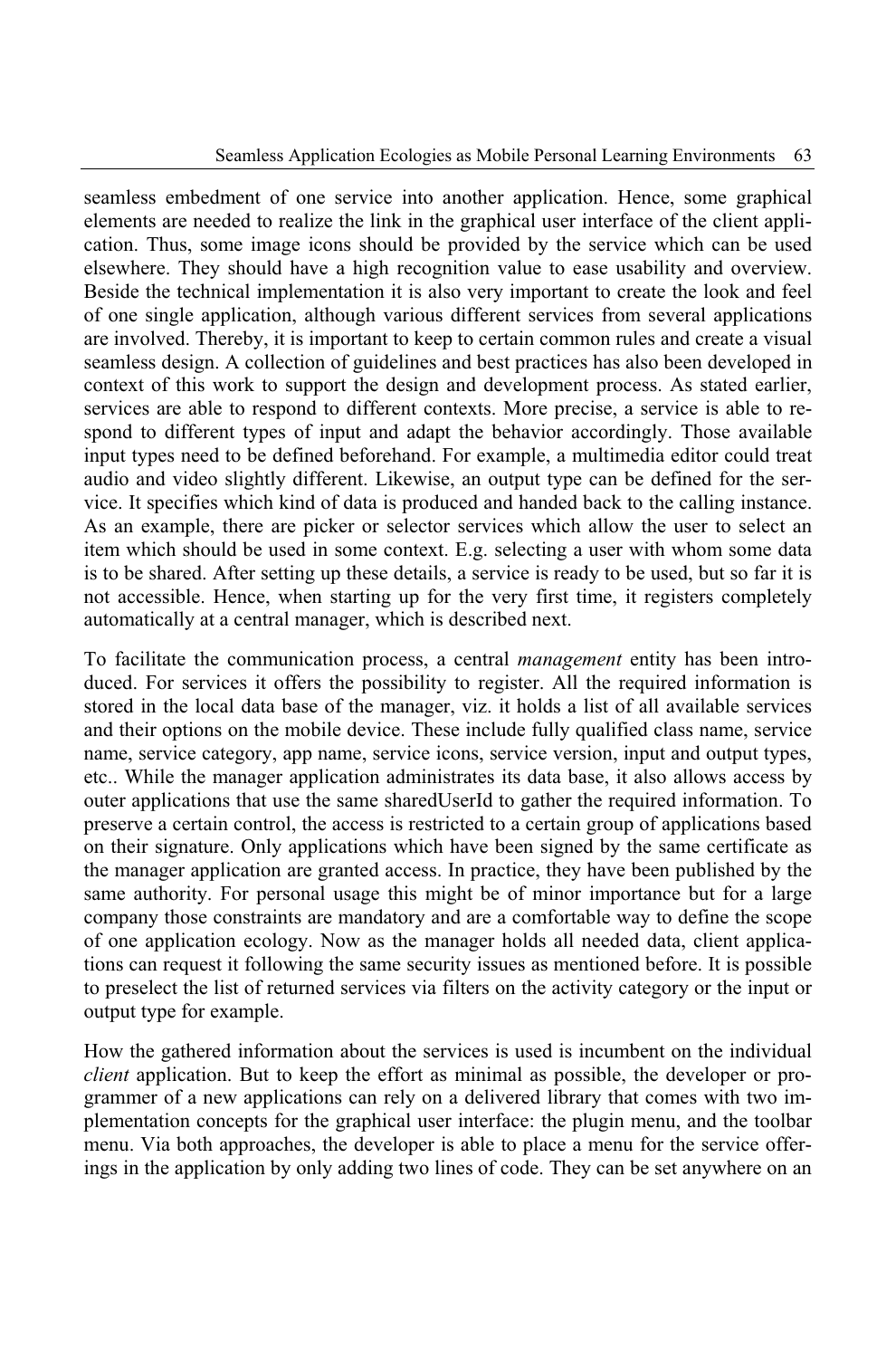#### 64 Christoph Greven et al.

Android Menu<sup>14</sup>. Further adaptability is feasible and not restricted by this approach, e.g. that the user is able to drag and drop the menu somewhere it suffices his/her needs.

The *plugin menu* results in a single menu button (see figure 3) with which a user is able to open a plugin menu. According to the input/output types and categories defined beforehand, it shows different services available which are grouped by the different categories. Figure 3 shows a screenshot from an Android application where the plugin menu has been opened. According to the settings, there are 4 matching services arranged in 3 categories. By tapping on one service entry, the functionality is called respectively. Doing so, it hands over the current context of the client application. That is e.g. the currently selected element in the app like a selected word, a paragraph, or any other information. The service is then able to directly respond to this input and behave accordingly. Figure 4 visualizes how an external service is included in form of a pop-up menu. Technically the communication is actually based on Android's intent<sup>15</sup> principle. The plugin menu provides fast and easy access for the user while not occupying a large amount of space in the original view. It is consistent, and hence easy to find and offers a simple navigation basis for the users. There is one specialty regarding a plugin menu: As long as there is only one matching service to be shown in the menu (again through filtering by category and input/output or because no more applications holding services have been installed yet), the menu icon in the user interface is replaced by the icon of this service. Opening the menu is then no longer possible. Instead, pushing the button directly calls the service via one click. This concept keeps the user's effort as low as possible and avoids long navigation paths. Following this idea, developers can also integrate many different individual plugin buttons not only in the common menu bars but embedded throughout the whole application.

<sup>14</sup> http://developer.android.com/guide/topics/ui/menus.html

<sup>15</sup> http://developer.android.com/guide/components/intents-filters.html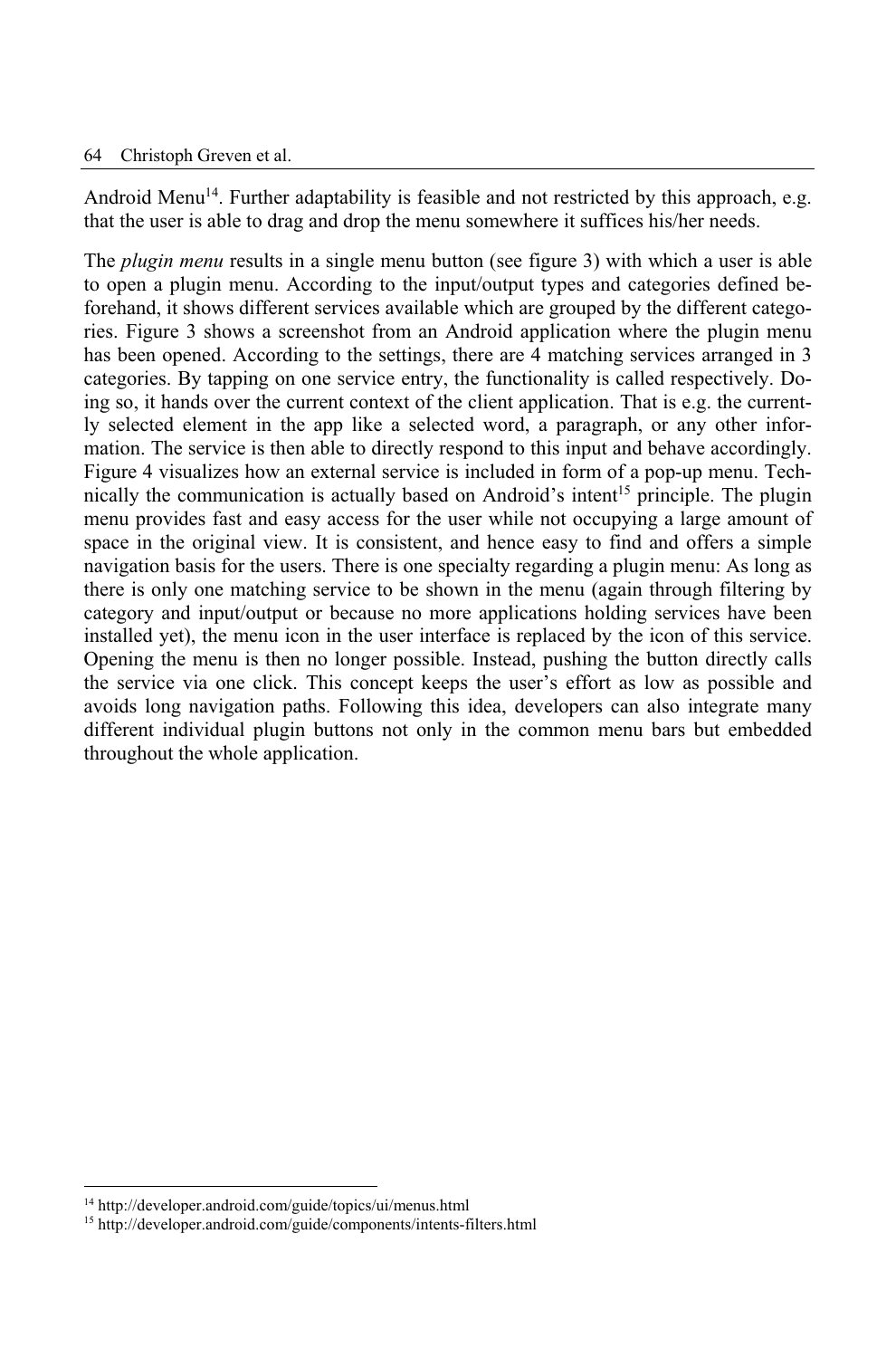#### Seamless Application Ecologies as Mobile Personal Learning Environments 65



#### Fig. 3: A plugin menu offering 4 services in 3 different categories opened via a menu button in the top right corner



Fig. 4: An example of an external service opened as a pop-up window in another client application

The second approach is the *toolbar menu*. In contrast to the plugin menu, which is primarily under the control of the developer, the toolbar menu is designed to fit to the individual needs of the user/learner. It can also be placed on menus but does not only serve a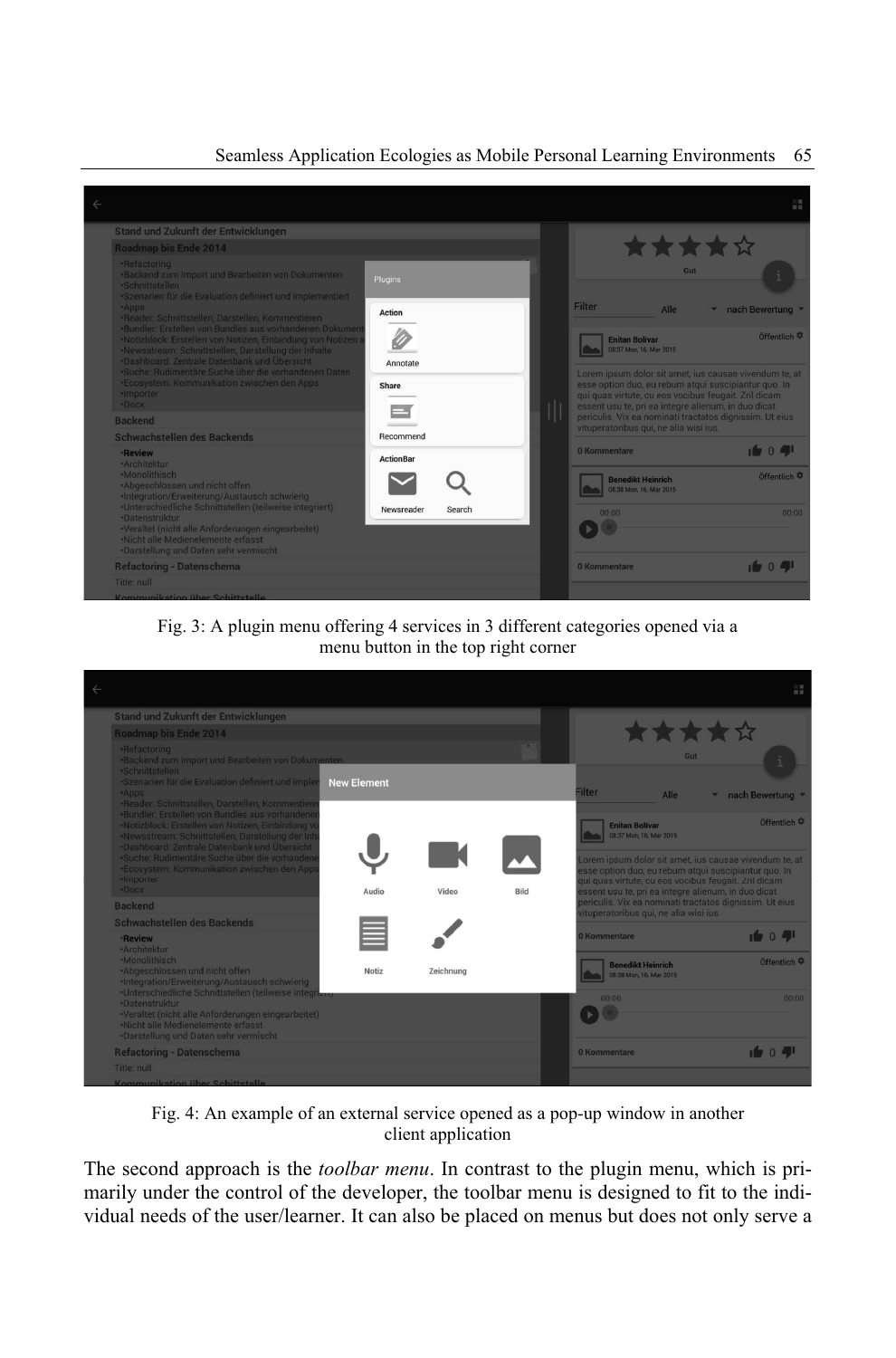#### 66 Christoph Greven et al.

single one-fits-all button. Instead, it introduces a whole menu of tools. Its main button (the gear shown in figure 5) opens a popup, listing all available services again. The selection can be limited by the developer beforehand, so that the user is not overwhelmed by the choice. For each service the user can decide whether to display it in the menu bar (next to the main toolbar button) or not. Figure 6 shows a selection of two out of 4 available services. While changing the settings, the items on the corresponding menu bar are adapted accordingly. Beside the selection of services, the ordering of elements is also in control of the user. By simple drag and drop actions he/she can rearrange the items as indicated in figure 7. The ordering from top to bottom in the settings results in an ordering from left to right in a horizontal menu bar. The individual user adjustments are saved per toolbar menu while there might be an arbitrary number of toolbars in one application. The number of menus, their placements or the handling in general are detached from the concept of toolbar menus and can be either set by the developer or user at runtime. This way the learner is in control of his/her environment and can create and change it according to the current requirements. The developer fulfills the role of an advisor who can advise a set of elements in the menu, but no learner is bound to that preselection.



Fig. 5: An example toolbar menu (top right corner) with 2 services and the settings button according to the currently selected element

Summarizing, the two pre-implementations of plugin and toolbar menu offered for the developers keep the effort of extending an application to work in a seamless application ecology as low as possible. At the same time, the user receives tremendous possibilities in constructing his own learning environment.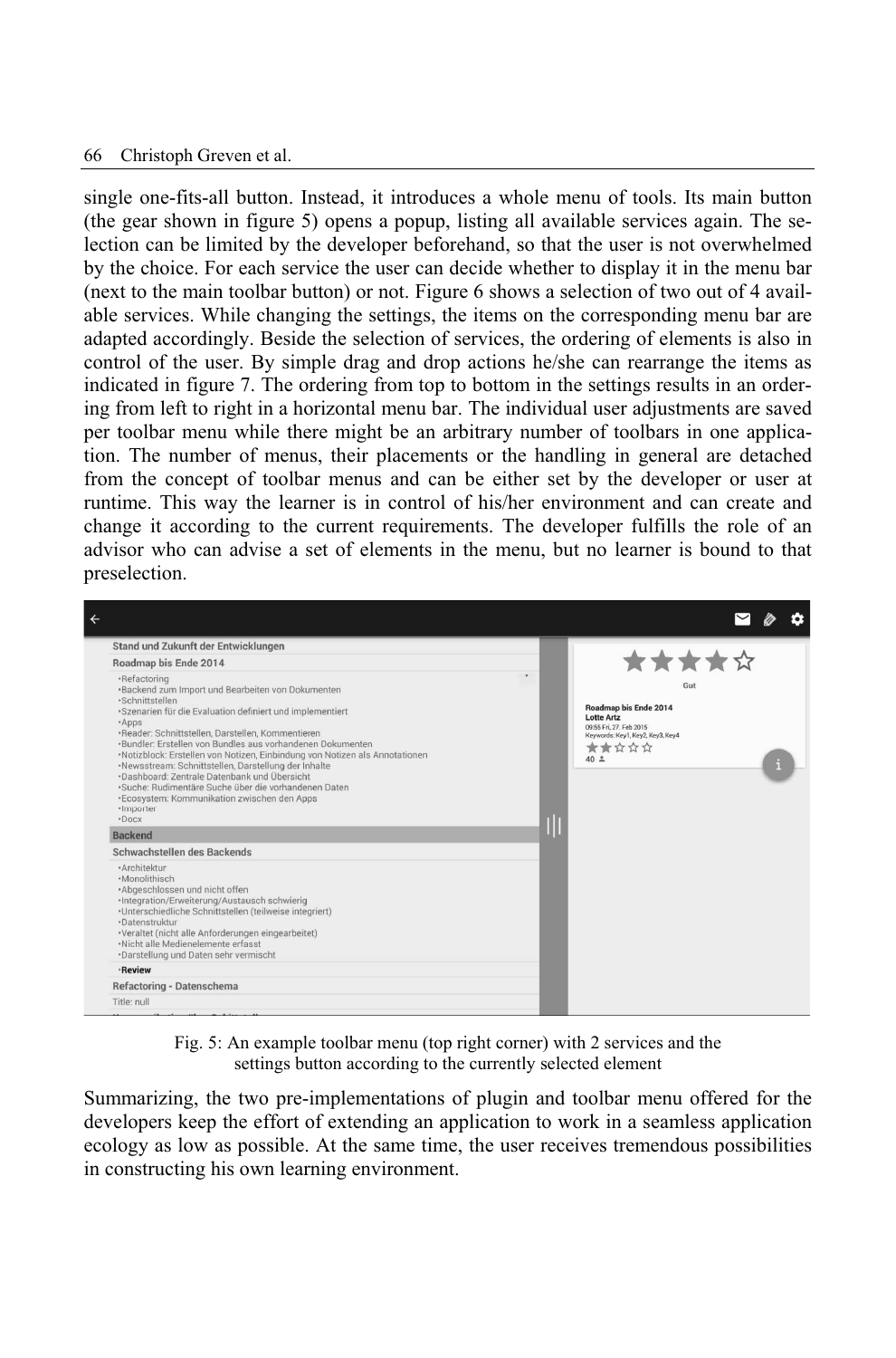

Fig. 6: Settings of a toolbar menu with 2 out of 4 selected services to be shown in the toolbar

| en<br>ls. | <b>Toolbar Plugins Settings</b> |            |  |
|-----------|---------------------------------|------------|--|
|           |                                 | Newsreader |  |
|           |                                 | Search     |  |
|           |                                 | Recommend  |  |

Fig. 7: Reordering of services for the toolbar menu

# **5 Conclusion and Future Work**

#### **5.1 Conclusion**

In this paper we presented a new approach allowing the user to create a seamless application ecology as his/her individual personal learning environment. We therefore concentrated on mobile Android devices and highlighted a concept where applications are allowed to offer services to be integrated beyond the borders of one single application. Doing so, the learner can use external functionality by also taking into account the current situational context of the client application. To lower the implementation barrier for developers, we presented the two approaches plugin menu and toolbar menu which can be utilized in new applications via a library and few lines of code. Although the boundaries of usage can be set, e.g. by the different action categories of the services or their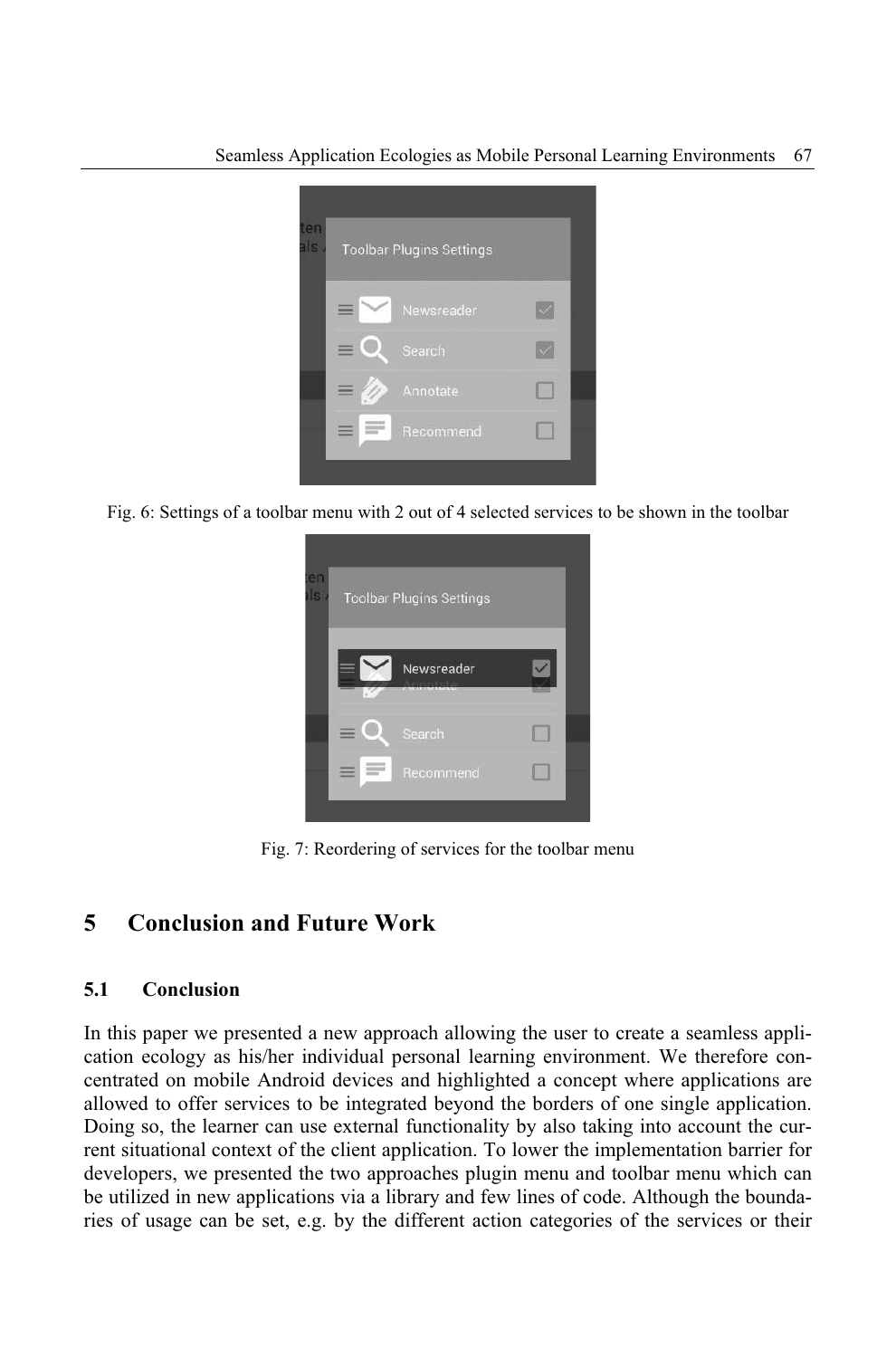different input types, the user is in control of his/her environment and can adapt the graphical user interface individually.

### **5.2 Future Work**

As indicated in previous sections, Android does not allow to simply embed fragments of applications in one another. Reusing is only allowed within one single application. Therefore, we are currently only linking functionality but not really integrating it. A next step is to find a satisfying way to really embed parts of other applications. We could manage to include external fragments but that goes deep into how Java and its architecture works. Due to this rather hacky approach the performance is accordingly low. And, so far, there is only a uni- and not bidirectional way to include services. Once offering a service, a fragment can no longer include others services at the same time.

Currently, the central manager application acts like an anchor point and simplifies communication. Due to the context of the PRiME project, in which this approach has been realized, there is a central application anyway. Hence it was rather comfortable to use it for service management as well. In future and in general, this application in the middle should be bypassed. Direct communication between the different applications would keep the ecology more independent and flexible. New applications could either inform the existing environment about their functionality or embedding applications could ask the ecology for available services.

Due to the different settings a user can apply, he/she can already shape the environment to individual needs. Nevertheless, it would be interesting to see whether further adjustment possibilities would still support the users or be distracting already.

Recently, the concept could be evaluated in a preliminary inquiry with a small group of technicians in the context of the PRiME<sup>16</sup> project. According to the qualitative results of interviews, the presented approach seems to achieve a good overview, very fast access of tools, and personal adaptability. Inter alia, a larger and more detailed field study will be conducted in the second half of this year. Testers will then have the chance to intensively work with the system during their workaday life. Qualitative as well as quantitative results from interviews, think-aloud sessions and questionnaires will give more concrete feedback then.

# **References**

[At08] Attwell, G.; Bimrose, J.; Brown, A., Barnes S.-A.: Maturing Learning: Mashup Personal Learning Environments. In (Wild, F.; Kalz, M.; Pakmér M.. Hrsg.): Proceedings of the First International Workshop on Mashup Personal Learning Environments, Maastricht 2008.

<sup>16</sup> Professional Reflective Mobile Personal Learning Environments; http://prime.rwth-aachen.de